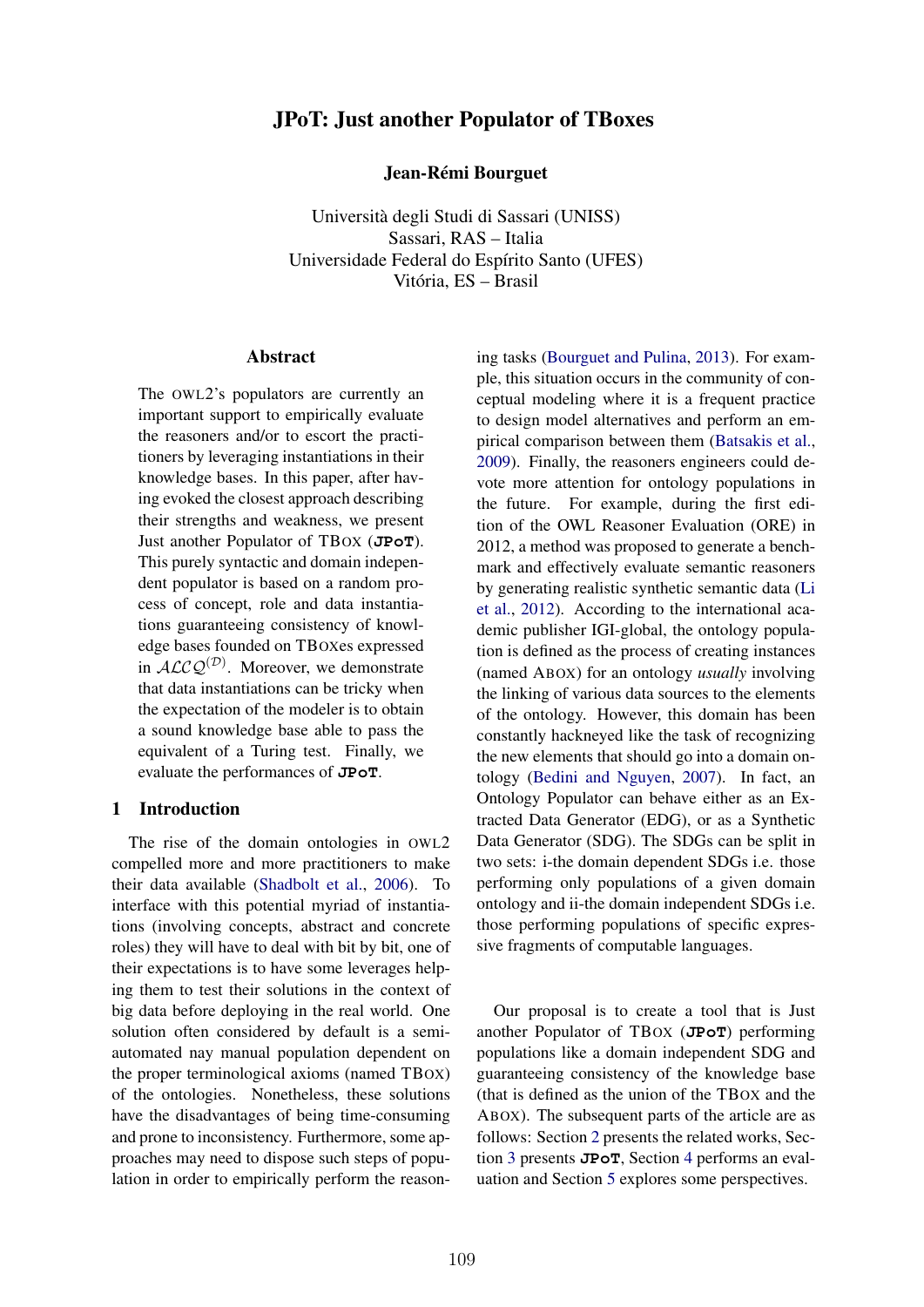#### 2 Related Works

Very few SDGs have been developed in order to perform some stress tests before deploying an ontology in a Semantic Web application.

According to the creators, the Lehigh University Benchmark (Guo et al., 2005) was the first knowledge base generator. The idea of LUBM was to feature a university domain ontology with one statically predefined TBOX, and allow different sizes of an artificial generated dataset i.e. an ABOX. A set of 14 different queries was included in the benchmark in order to evaluate the perfomance of reasoners by processing the predefined queries on the different generated knowledge bases. Due to the growing need to better profile the behaviour of an ontology with regards to differing numbers and complexities of the axioms in the TBOX, an extension of LUBM, the so-called University Ontology Benchmark (UOB) has been introduced (Ma et al., 2006).

Another remarkable tool named OTAGen (Ongenae et al., 2008) has the specificity to generate complete knowledge bases providing the capibility of specifying a large range of parameters characterising them, both on TBOX as well as ABOX level, the tool can also generate some corresponding queries.

Note that after this proposal, another approach proposed a purely TBOX generation with different reasoning complexities resulting from the relative proportions of the design patterns of biomedical structures representation (Boeker et al., 2011).

Finally, the only approach that can handle a lack or inaccessibility of data in ABOXes when a TBOX is already available is SKTI - a synthetic data generator (Chowdhury, 2012). This system generates synthetic instances based on a source ontology and user specifications. Note that to mimic the real world scenario the system also allows the insertion of noisy and erroneous instances into the dataset.

This last solution is the closest related work with **JPoT** as a domain independent SDG that can populate TBOXes provided by users. Next, we will describe the heuristics **JPoT** follows to populate these TBOXes by guaranteeing consistency.

### 3 Synthetic Data Generation

Formally, every Description Logic is based on some finite sets: a set  $C_A$  of concepts names, a set  $D_T$  of datatype names, a set  $R_A$  of abstract role names and a set  $R_T$  of concrete role names. Baader and Nutt introduced the notion of interpretation in first-order logic (Baader and Nutt, 2003).

Note that the definition we introduce below is an adaptation of the interpretation presented in the OWL2 direct semantic<sup>1</sup>.

Definition (Interpretation). *An interpretation I is a tuple*  $\mathcal{I} = \langle \Delta^{\mathcal{I}}, \Delta_{\mathcal{D}}, \cdot^{\mathcal{I}} \rangle$  where: *-*  $\Delta^{\mathcal{I}}$  *is the domain, i.e. a set of individuals,* 

*-*  $\Delta_{\mathcal{D}}$  *is a data-type domain disjoint with*  $\Delta^{I}$ ,

- *- · I is the interpretation function which maps: - each*  $A \in \mathbf{C_A}$  *to a set*  $A^{\mathcal{I}} \subseteq \Delta^{\mathcal{I}}$ ,
	- *- each*  $r \in \mathbf{R}_{\mathbf{A}}$  *to a relation*  $r^{\mathcal{I}} \subseteq \Delta^{\mathcal{I}} \times \Delta^{\mathcal{I}}$ ,
	- $\overline{P}$  *each*  $D \in \mathbf{D}_\mathbf{T}$  *to a value space*  $D^{\mathcal{I}} \subseteq \Delta_{\mathcal{D}}$ ,
	- *- each*  $t \in \mathbf{R_T}$  *to a relation*  $t^{\perp} \subseteq \Delta^{\perp} \times \Delta^{\mathcal{D}}$ *.*

**JPoT** can actually parse and populate guaranteeing consistency the expressive power of the fragment  $ALCQ^{(D)}$  described below:

 $\mathbf{R} ::= \top_{\mathbf{R}} | \mathbf{R}_{\mathbf{A}} | \mathbf{R}_{\mathbf{T}}$  $D ::= C | D_T$  $C := C_A | \neg C | \top_C | \bot_C | (C \sqcap C) | (C \sqcup C) |$  $\exists R.D \, | \, \forall R.D \, | \leq nR.D \, | \geq nR.D \, | = nR.D$ 

**Definition** (TBOX). *Given the concepts*  $C, D \in$ C *, we call a* TBOX *a finite set of i-concept equivalences i.e.*  $C \equiv D'$  *or ii-concept inclusions, i.e.*  $C \sqsubseteq D'$ . An interpretation  $\mathcal I$  *is a model of a* TBOX *iff for all the axioms*  $\varphi \in TBOX, \mathcal{I} \Vdash \varphi$ , with:

- 
$$
\mathcal{I} \Vdash (C \sqsubseteq D)
$$
 iff  $C^{\mathcal{I}} \subseteq D^{\mathcal{I}}$ 

$$
- \mathcal{I} \Vdash (C \equiv D) \text{ iff } C^{\mathcal{I}} = D^{\mathcal{I}}
$$

**JPoT** deals only with unequivocal TBOX (Baader and Nutt, 2003) as a finite set of equivalence or inclusions for which the left-hand side of each axiom is an atomic concept and for every atomic concept there is at most one axiom where it occurs on the left-hand side.

**Definition** (ABOX). *Given a, b*  $\in \Delta^{\mathcal{I}}$ , *d*  $\in \Delta_{\mathcal{D}}$ , *C*  $\mathbf{C}, r \in \mathbf{R_A}, t \in \mathbf{R_T},$  we call an ABOX a finite *set of class, role or data assertions. An interpretation I is a model of an* ABOX *A iff for all the*

*assertions*  $\varphi \in A$ ,  $\mathcal{I} \Vdash \varphi$ , *with:*<br> *-*  $\mathcal{I} \Vdash C(a)$  *iff*  $a \in C^{\mathcal{I}}$  <u>Concept Assertion</u> *- I*  $\Vdash$  *C*(*a*) *iff a* ∈ *C*<sup>*I*</sup> Concept Assertion <br>*- I*  $\Vdash$  *r*(*a*, *b*) *iff* (*a*, *b*) ∈ *r*<sup>*I*</sup> Role Assertion *-*  $\mathcal{I}$   $\Vdash$   $r(a, b)$  *iff*  $(a, b) \in r^{\mathcal{I}}$ *-*  $\mathcal{I}$   $\Vdash$   $t(a, d)$  *iff*  $(a, d) \in t^{\mathcal{I}}$ *I* Data Assertion

<sup>1</sup> https://www.w3.org/TR/owl2-direct-semantics/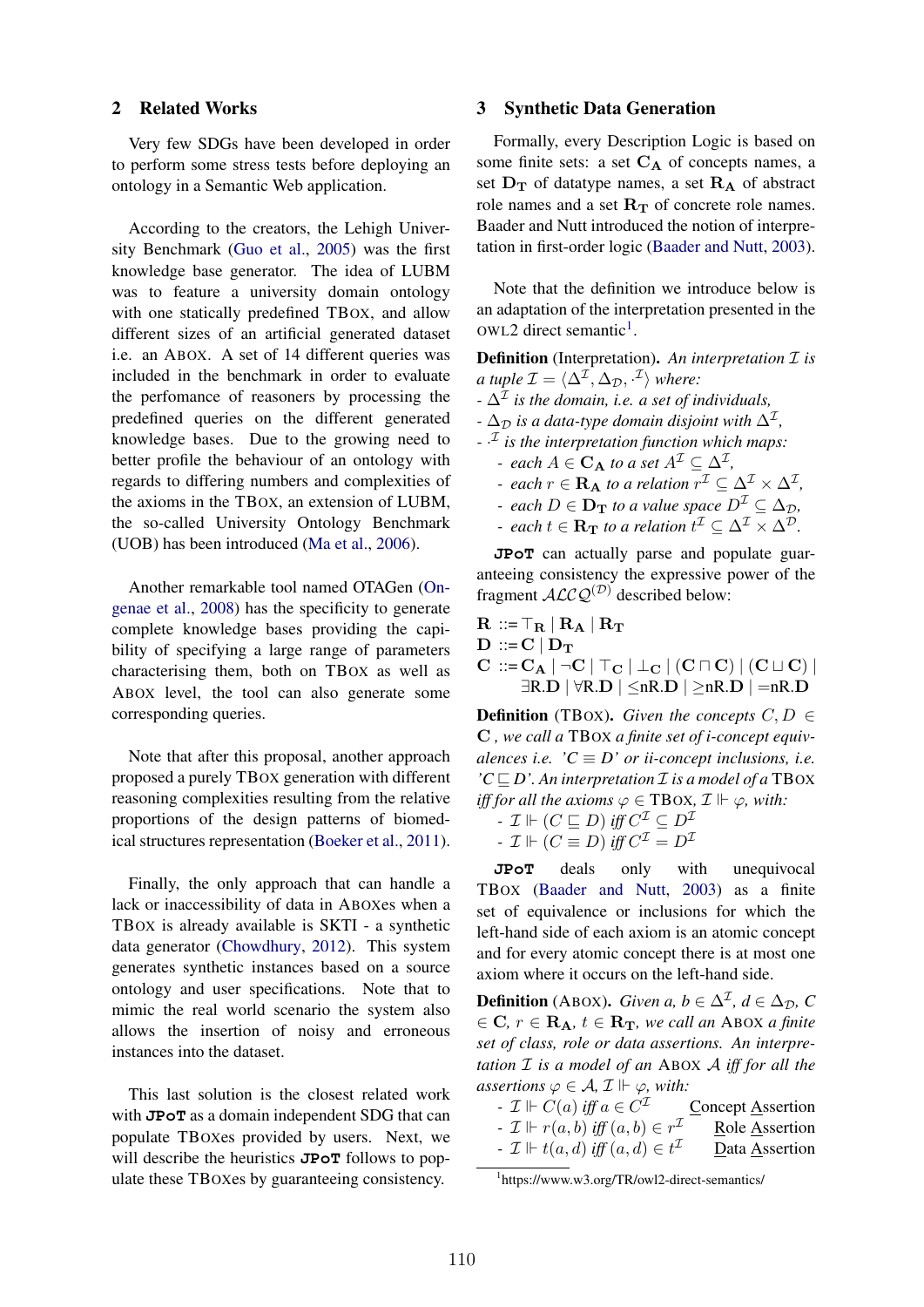The set of all the concept, role and data assertions are respectively denoted *Ac*, *A<sup>r</sup>* and *Ad*. **JPoT** is designed to populate TBOX in function of

 $i$  - a number **n** of potential individuals<sup>2</sup>

$$
n = |\Delta^{\mathcal{I}}|
$$

ii - a total number m of assertions

$$
m=|A_c\cup A_r\cup A_d|
$$

iii - a ratio  $\tau$  of the number of concept assertions on the total number of assertions

$$
\tau = \frac{|A_c|}{|A_c \cup A_r \cup A_d|}
$$

iv - a ratio  $\rho$  of the number of role assertions on the number of data assertions

$$
\rho = \frac{|A_r|}{|A_r \cup A_d|}
$$

#### 3.1 Concept Assertions

The process of concept assertions initiates with the computation of the set of all the disjoint class denoted  $\mathbb{G}_T$  such that  $\mathbb{G}_T = \{ \{ C, D \} | C \sqsubseteq^+ \neg D \}$ with  $\sqsubseteq^+$  is the transitive closure of  $\sqsubseteq$ .

Algorithm 1: Concept Assertions (CAs)

```
Data: TBOX, m, \tauResult: round(m \cdot \tau) CAs
x=0;
while x \leq round(m \cdot \tau) do
     \delta_i = \text{Draw}(\Delta^{\mathcal{I}});\Theta=FALSE;
     while ¬\Theta do
           C_j = \text{Draw}(\mathbf{C});if \{C, C_i\}|\delta_i \in C^{\mathcal{I}}\} \cap \mathcal{O}_T = \emptyset;then
                \Theta=TRUE;
           end
     end
     C_i(\delta_i);x++;
end
```
Next, each individual drawn will instantiate the first concept drawn that is not disjointed with the concepts the individual already instantiates. The Algorithm 1 describes the concept assertions phase of  $JPOT$ . Note that, the function  $Draw(S)$ returns a randomly drawn element from a set *S*.

### 3.2 Role Assertions

**JPoT** dealing only with unequivocal TBOX, an axiom  $t_i$  s.t.  $t_i \in TBOX$  can be defined like that:  $t_i = \{ A_i \equiv \prod_l$  $B_l$   $\Box$  $\prod_{j,k} \forall q_j \cdot D_k \prod_{o,p}$  $\prod_{o,p} \exists r_o.C_p \prod_{u,v}$  $\prod_{u,v} \leq s_u$ .E<sub>*v*</sub></sub> with  $\Box \in \{\Box, \Box\}$ ,  $\equiv \in \{\Xi, \equiv\}$  and  $\leqq \in \{=, \geq, \leq\}$ 

We introduce a rearrangement of TBOXes to gather a set of axioms with concepts, datatypes, roles and constructors. The claim of **JPoT** is to populate TBOXes respecting the consistency but due to the Open World Assumption (OWA), we treat indifferently intersection and union.

A derivation of a TBOX is defined like that:  $TBox' = \{M(ti)|t_i \in TBox\}$  with  $\mathcal{M}(t_i) = \{ \bigcup_{j,k} \{ A_i \triangleq \forall q_j . D_k \} \bigcup_{o,p} \{ A_i \triangleq \exists r_o . C_p \} \bigcup_{u,v} \{ A_i \triangleq \leq s_u . E_v \} \}$ 

During this stage, **JPoT** draws abstract roles and try to instantiate them. The Algorithm 2 uses the following heuristic: once an abstract role is drawn, an individual subject is drawn and the concepts it already instantiates are confronted to the domain of the abstract role. In case of disjointness another individual is drawn. After this step, the concepts of the chosen individual are confronted with the universal quantification axioms implying the abstract role in order to build a set of mandatory concepts for the individual object that has to be drawn in the next step. In the event the drawn individual i-has a concept in common with the mandatory ones, ii-doesn't have concepts disjoint with the range of the abstract and iii-doesn't violate the max cardinality restriction, this object individual will participate to the instantiation with the abstract role and the subject individual. In case of a violation of the cardinality restriction, another abstract role will be drawn and the process of selection will restart. For example, in the TBOX  $axiom$  "Scholarship  $\sqsubseteq$  3managedBy.Referrer [] EsupervisedBy.Organisation", the algorithm will randomly choose one of the element of the disjunction either involving the management or the supervision (or the both if the scholarship is drawn again). Moreover, in the ax $iom$  "Scholarship  $\Box$   $\forall$ remunerates.Researcher  $\Box$  ∋providesBy. Organisation", the algorithm will either ensure that if a scholarship remunerates someone it will be a researcher or suggest (in absence of an axiom concerning a range) that a scholarship is provided by an organisation.

<sup>&</sup>lt;sup>2</sup>Here "potential" means the possibility to have non drawn individuals that are not involved in any assertion.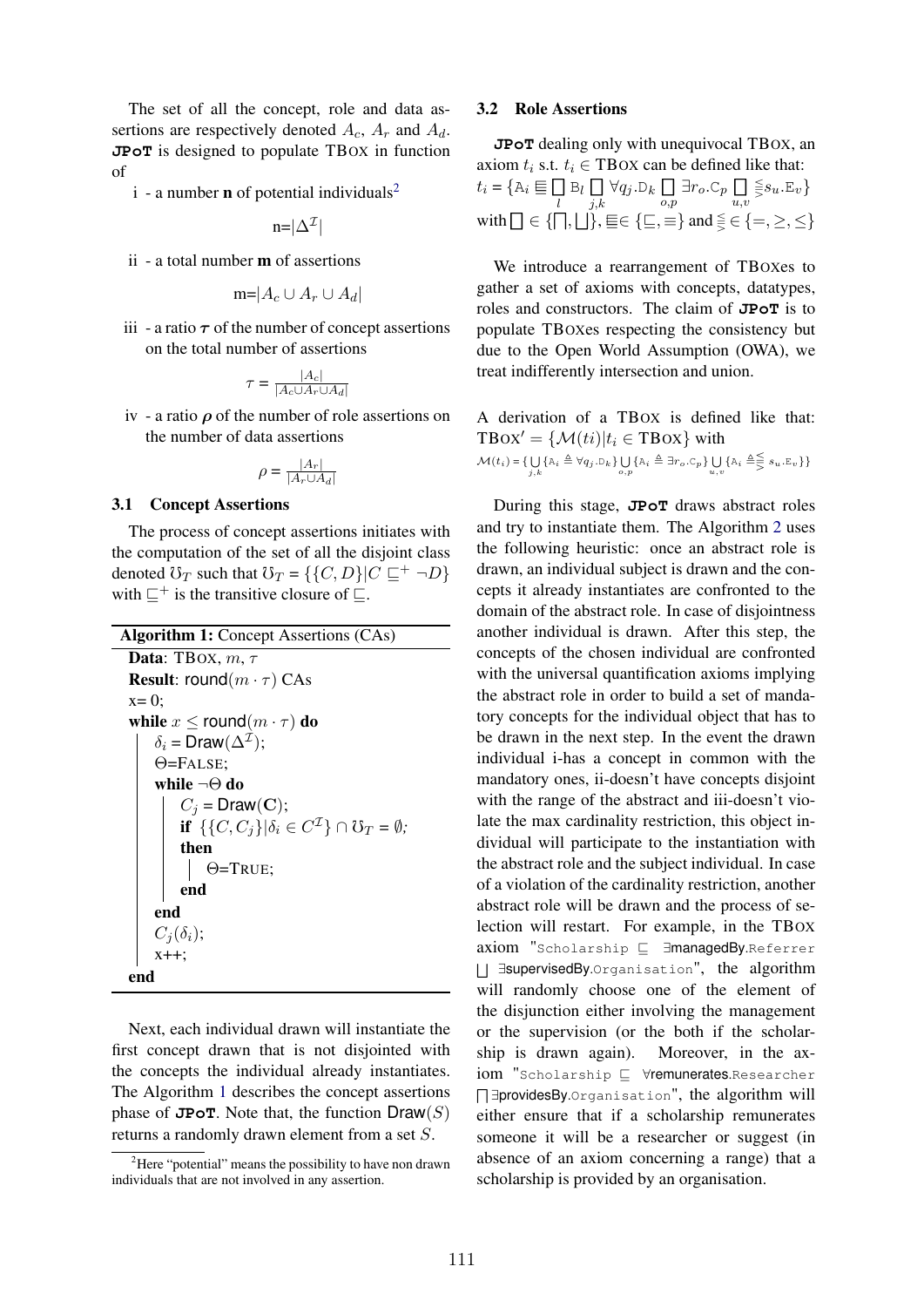# Algorithm 2: Role Assertions (RAs)

```
Data: TBOX, TBOX', m, \tau, \rhoResult: round(m \cdot (1 - \tau) \cdot \rho) RAs
y=0;
while y \leround(m \cdot (1 - \tau) \cdot \rho) do
      E =FALSE:
      while ¬⌅ do
            \Xi =TRUE;
            r_k = \text{Draw}(\mathbf{R_A});P_{\exists} = \{ (C, D) | C \triangleq \exists r_k \ldotp D \};(A, B) = Draw(P_{\exists});
            if domain(r_k) = \emptyset then I = \{A\};
            else I = \text{domain}(r_k);
             \Theta =FALSE:
             while \neg \Theta do
                   \delta_i = Draw(\Delta^{\mathcal{I}}) s.t. \exists C. \delta_i \in C^{\mathcal{I}};
                   if \{\{C, I\}|\delta_i \in C^{\mathcal{I}}\} \cap \Omega_T = \emptysetthen \Theta=TRUE;
            end
             P_{\forall} = \{(C, D) | C \triangleq \forall r_k, D\};foreach c \in \{C | \delta_i \in C^{\mathcal{I}}\}\do
                   if \exists (E, F) \in P_{\forall} s.t. c \sqsubseteq E then
                  F \in W;
            end
            if range(r_k) = \emptyset then J = {B};
            else J = \text{range}(r_k);
             \Theta=FALSE;
             while ¬\Theta do
                   \delta_j = Draw(\Delta^{\mathcal{I}}) s.t. \exists C. \delta_j \in C^{\mathcal{I}};
                   if \{\{C, J\}|\delta_i \in C^{\mathcal{I}}\} \cap \Omega_T = \emptysetAND W \subseteq \{C | \delta_i \in C^{\mathcal{I}}\} then
                   \Theta=TRUE:
            end
            T = \{ \langle C, D, l \rangle | C \triangleq \leq l r_k, D \vee C \triangleq = l r_k, D \};l = 0;foreach c \in \{C | \delta_i \in C^{\mathcal{I}}\} do
                   if \exists \langle E, F, L \rangle \in T s.t. c \sqsubseteq E then
                         foreach
                         d \in \{D|\delta_h \in D^{\mathcal{I}} \wedge (\delta_i, \delta_h) \in r_k\}do
                             if d \subseteq F then l++;
                           \mathbb{L}end
                         if l = L then \Xi =FALSE;
                   end
            end
      end
      (\delta_i, \delta_j) \in r_k;y++;
end
```
### 3.3 Data Assertions

The populations performed by **JPoT** follow heuristics that guarantee consistencies of the knowledge bases only on the basis of the axioms in the TBOXes, in other words without any consideration of a specific domain. The produced ABOXes are somewhere semantically consistent because the population respects the semantic rules of the world present in the TBOXes. While the URIs of the individuals are all based on an integer in a selected range, the concepts they instantiate (concept assertions) and more the relation in which they are involved (role assertions) can represent an artificial but apparently real world. Let's imagine the equivalent of the Turing test for a SDG model in which the ABOXes should appear as real 70% of the time to succeed the test. Even if we didn't lead this experiment, we can objectively assume that a **JPoT**'s population implying only concept and role assertions could pass this test.

The test gets much more complicated to pass when **JPoT** has to deal with concrete roles due to a set of issues concerning the creation of data values. First, the usage of datatype has to be tackled with caution under a penalty of undecidability. OWL2 solved this problem by recommending datatypes defining a datatype map<sup>3</sup> which lists the datatypes that can be used in the knowledge bases. Even restricting a population to this subset of datatypes, **JPoT** could fail a Turing test for SDG by strictly following the heuristic described in the Algorithm 3 due to a lack of semantic soundness in the generation of the data values for the data assertions. For example, let's imagine a TBOX with the following axioms: each person has exactly one age that is an integer, an author has exactly one number of citations and hindex that are integers and if a person has a name it is always a string. As it is, **JPoT** could give an inhuman age for a person, assert a number of citations inferior to the hindex squared for a same author and provide an absurd name that would just be a random sequence of characters.

We implemented functions Gen(*D, t*) generating data values in adequation with a datatype D and with a concrete role *t* facing with different issues concerning the automatic population.

<sup>3</sup> https://www.w3.org/TR/owl2-syntax/ #Datatype\_Maps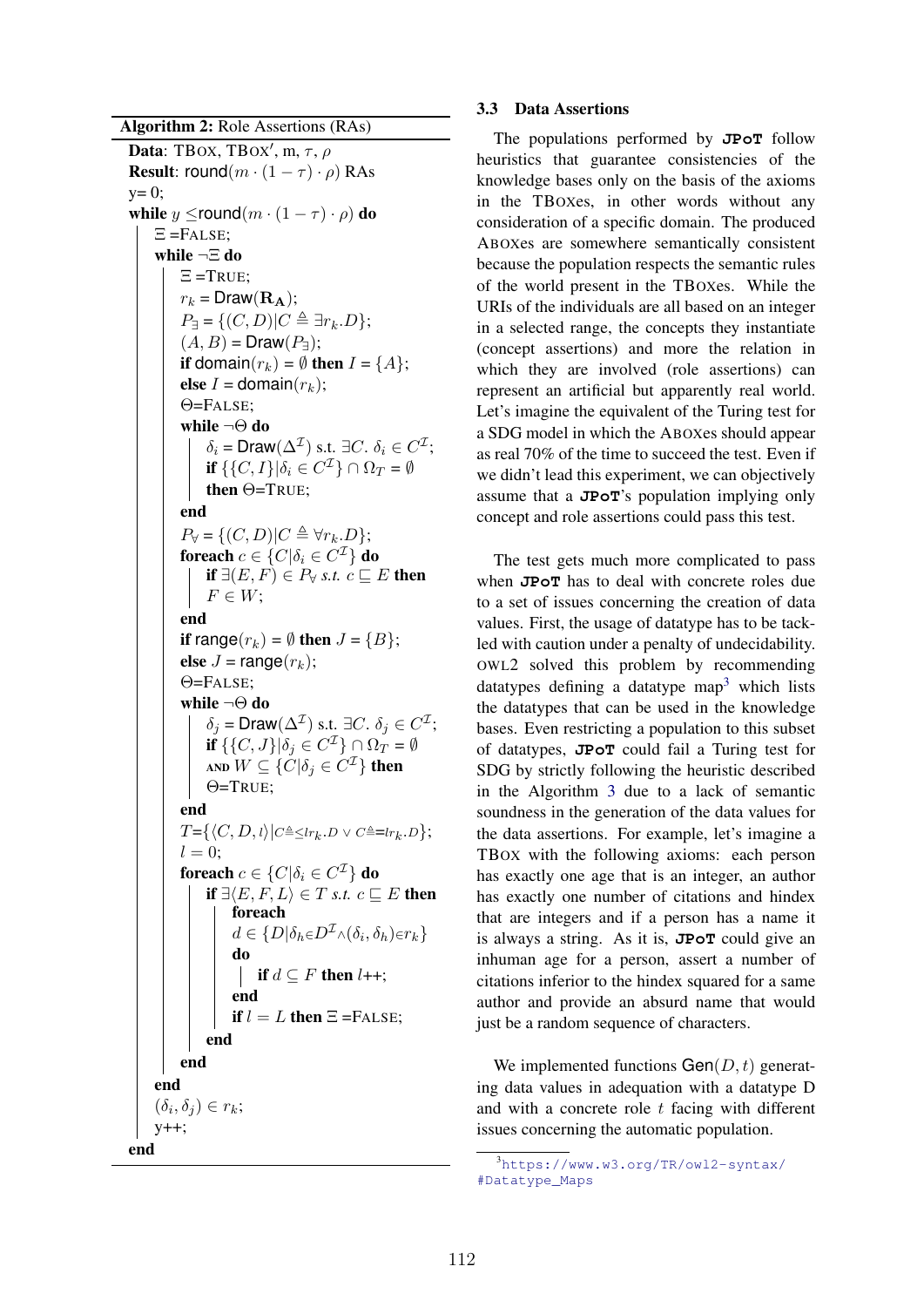In the following, we will describe three issues for this generation of data values corresponding to three kinds of data assertions illustrating through the concrete roles hasAge (3.3.1), citations/hindex (3.3.2) and hasName (3.3.3).

Algorithm 3: Data Assertions (DAs)

```
Data: TBOX, TBOX', m, \tau, \rhoResult: round(m \cdot (1 - \tau) \cdot (1 - \rho)) DAs
z=0:
while z \le round(m \cdot (1 - \tau) \cdot (1 - \rho)) do
     E =FALSE;
      while ¬\Xi do
            E = TRUEt_k = \text{Draw}(\mathbf{R_T});P_{\exists} = \{ (C, D) | C \triangleq \exists t_k . D \};(A, B) = \text{Draw}(P_{\exists});if domain(t_k) = \emptyset then I = \{A\};
            else I = \text{domain}(t_k);
            \Theta=FALSE;
            while ¬\Theta do
                  \delta_i = Draw(\Delta^{\mathcal{I}}) s.t. \exists C. \delta_i \in C^{\mathcal{I}};
                  if \{\{C, I\}|\delta_i \in C^{\mathcal{I}}\} \cap \Omega_T = \emptysetthen \Theta=TRUE;
            end
            P_{\forall} = \{ (C, D) | C \triangleq \forall t_k . D \};foreach c \in \{C | \delta_i \in C^{\mathcal{I}}\} do
                 if \exists (E, F) \in P_{\forall} s.t. c \sqsubseteq E then
                 F \in W:
            end
            if range(t_k) = \emptyset then J = {B};
            else J = \text{range}(t_k);
            d_j = \text{Gen}(J, t_k);T = \{ \langle C, D, \iota \rangle | C \triangleq \leq l t_k \ldots D \vee C \triangleq = l t_k \ldots D \};l = 0;
            foreach c \in \{C | \delta_i \in C^{\mathcal{I}}\}\ do
                 if \exists \langle E, F, L \rangle \in T s.t. c \sqsubseteq E then
                        foreach
                        d \in \{D|d_h \in D^{\mathcal{I}} \wedge (\delta_i, d_h) \in t_k\}do
                             if d \subseteq F then l++;
                        end
                        if l = L then \Xi =FALSE;
                 end
           end
      end
      (\delta_i, d_j) \in t_k;
      z++;
end
```
### 3.3.1 Using a facet space

The usage of facet spaces is the royal road for the modeler to obtain a knowledge base capable of passing the SDG Turing test. The facet space was introduced as a set of pairs of the form  $(F, v)$  where  $F$  is a constraining facet and v a constraining value. Each such pair is mapped to a subset of the value space of the datatype. Thus, the data range of concrete roles can be restricted using a *datatypeRestriction* which restricts the value space of a datatype by a constraining facet. In the example of hasAge, the modeler can use a *datatypeRestriction* that would restrict the datatype xsd:nonNegativeInteger by using a singleton facet space i.e. the pair (xsd:maxExclusive,"123"^^xsd:nonNegativeInteger) that corresponds to the limit for an age never reached in the history of the humanity. In addition in **JPoT**, we used a Gaussian distribution (with an expectation of 42 and a standard deviation of 10) in order to simulate an age distribution of researchers following a pyramidal shape.

### 3.3.2 Using a linear equation

Ensuring the soundness of data assertions restricting dataranges using *datatypeRestrictions* can still produce knowledge bases incapable of passing the SDG Turing test. In fact, one can say that the value of the subject of a data assertion has to be an integer less than 123, but one cannot say that the value of the subject of one data assertion is less than that of another data assertion. In the example of citations and hindex, the modeler doesn't have the ability with the current expressivity of OWL2 to constraint the TBOX with the fact that the total number of citations of an author is greater than the hindex-squared. A proposition of extension for  $OWL2<sup>4</sup>$  allows the expression of linear equations but not of polynomial equations.

# 3.3.3 Using an API

As we described for a numerical datatype, it is also possible to restrict dataranges using a *datatypeRestriction* for String with a pattern (well known as a regular expression). This expressivity can be usefull to generate knowledge bases capable of passing the SDG Turing test. For example, a model that would represent a social security number could use such a pattern.

<sup>4</sup> https://www.w3.org/2007/OWL/wiki/ Data\_Range\_Extension:\_Linear\_Equations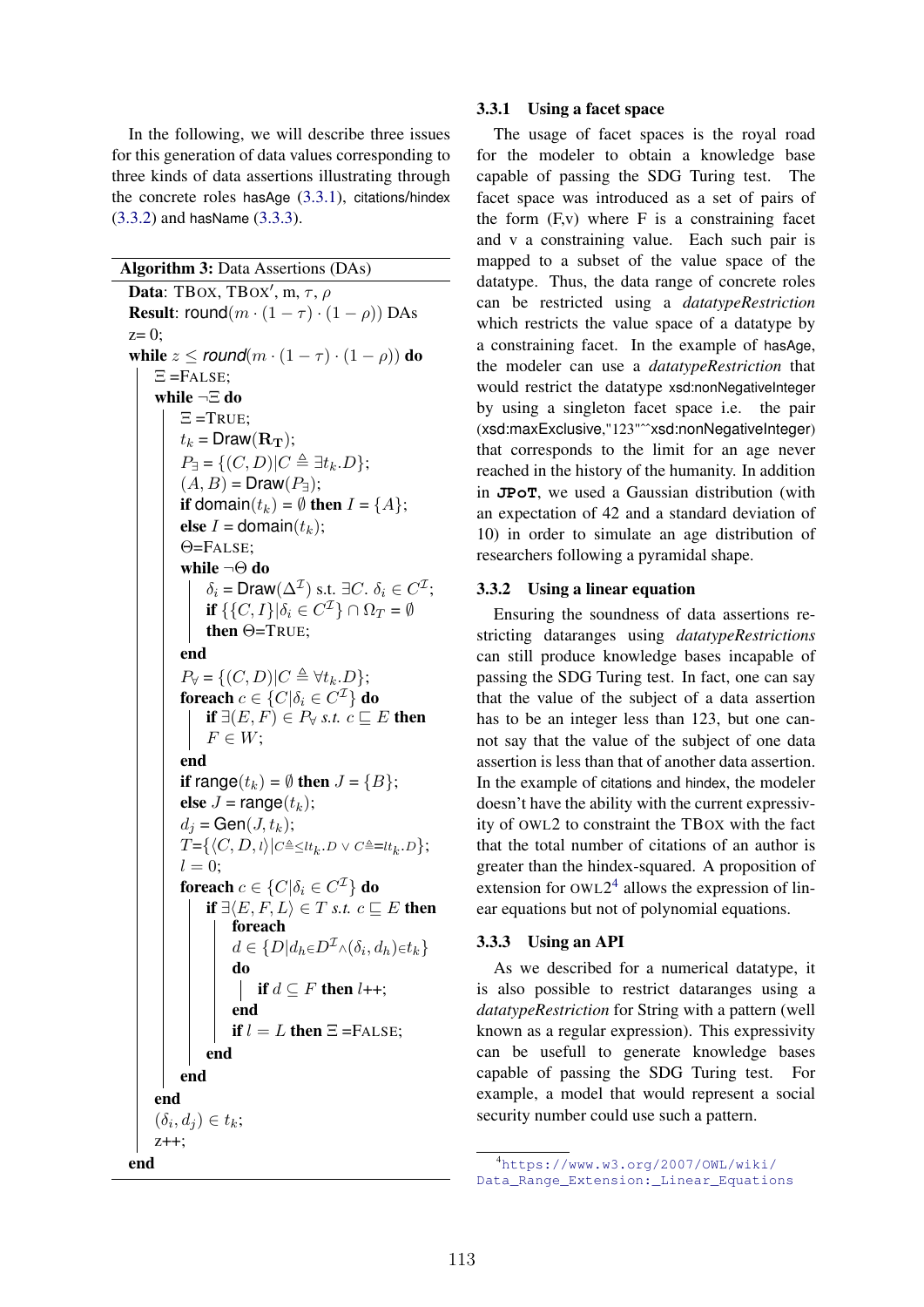But when the concrete role is hasName, even the usage of space facet doesn't prevent to produce knowledge ineligible for a SDG Turing test. In this case, the only solution is to use another generator or API to produce a soundness value. Then we used the API JaNaG (Java Name Generator) which is a random name generator based on a name fragment database that creates relatively reasonably sounding names from different cultures/influences.

### 4 Performances of JPOT

We performed an evaluation of the populator **JPoT** (the version of **JPoT** based on the OWL-API 4.1.0) using a simplified model of the scholar domain illustrated in Figure 1. We highlight here that the ontological choices made at this example are intuitive, but arguable. Our aim was to describe the performance of **JPoT**, not to propose an ontological analysis of the scholar domain.



Figure 1: UML diagram of the scholar domain

In this domain, Authors (which are Persons with names) write Publications, which can be classified into Papers, Articles, Chapter or Books. A Publication can be quoted by another Publication, and Authors have a total number of citations and an hindex. A Researcher can be remunerated by Scholarships provided by Organisations in such a way that an Organisation can provide several Scholarships, and a Scholarship can remunerate a maximum of two Researchers (e.g. organisations authorizing to change one time the "owner" of a scholarship). Authors and Organisations can be associated. There are two kinds of Organisations: Team and University. A Team can be part of Universities.

We introduce here a UML interpretation for the fragment  $ALCQ^{(D)}$ . We denote  $C_A$  a set of concept names,  $\mathbf{R}_{\mathbf{A}}$  a set of abstract role names,  $\mathbf{R}_{\mathbf{T}}$  a set of concrete role names,  $\mathbf{D}_{\mathbf{T}}$  a set of datatype names and *S* a set of symbols for Descriptions logics interpreted in first order logic (Baader and Nutt, 2003),  $\Omega$  a set of UML cardinalities and a function  $\ell(\Omega \to S)$  such that  $\ell(*) \mapsto \forall, \ell(n) \mapsto \forall_{=n}, \ell(*..n) \mapsto \forall_{\leq n}$  and  $\ell(n.*) \mapsto \forall_{\geq n}$  (with  $n > 0$ ).

Note that we use the following notations:

 $\forall x \in \forall r.C \in \forall r.C \sqcap = nr.C$  $\forall r \in V_{\geq n} r.C \equiv \forall r.C \sqcap \exists nr.C$  $\forall r \in \forall r.C \equiv \forall r.C \sqcap \leq nr.C$ 

Definition (UML Interpretation U). *Let*  $\{C, D_1, \ldots, D_n, E\} \subseteq \mathbf{C}, \{r_1, \ldots, r_n\} \subseteq \mathbf{R}_A$  $\{t_1,\ldots,t_m\} \subseteq \mathbf{R_T}, \{\phi_1,\ldots,\phi_m\} \subseteq \mathbf{D_T}$  and  $\{\mu_1, \ldots, \mu_n, \psi_1, \ldots, \psi_m\} \subseteq \Omega$ :



Our empirical analysis has been performed on a machine equipped with an Intel Core at 3.30GHz and Ubuntu 15.04. We ran the Java-based reasoner Pellet 2.4.0 with Sun Java 1.8, and we set the maximum heap space to 7.5 GB. We populated the Tbox stemming from the UML interpretation of the Figure 1. We performed all the populations with *n* and *m* equal and with  $\tau = 0.5$  meaning in other words that the half of the assertions were concept assertions. For each pair (*n, m*), we performed three populations: i- with  $\rho = 0$ , iiwith  $\rho = 0.5$  and iii- with  $\rho = 1$ .

Figure 2 shows the required CPU times of the populations and the consistency tasks. We used a range of total number of potential individuals and assertions going up to around one million.